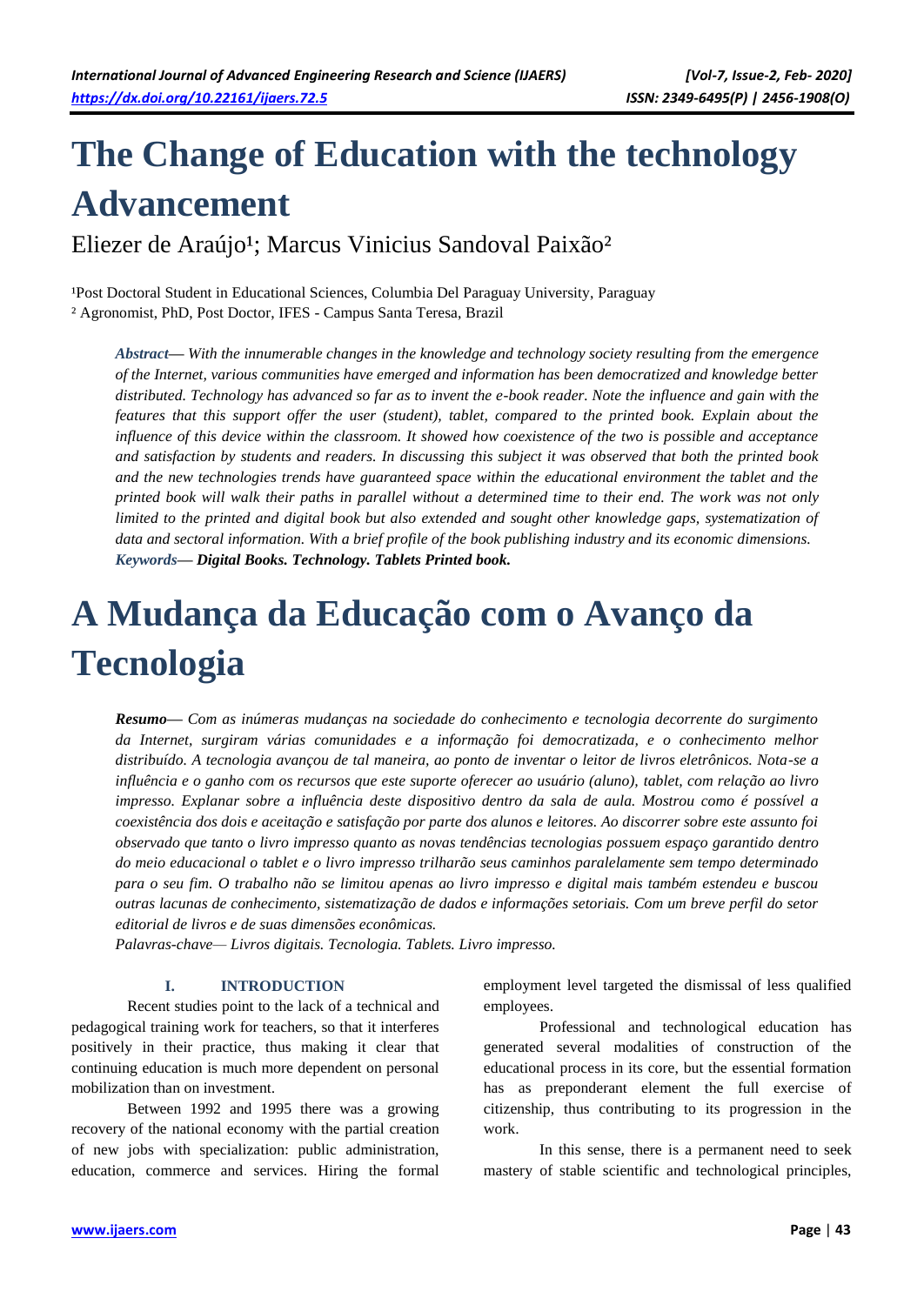enabling lifelong education, resulting in an acquisition of fundamentals and different forms of work, unifying thinking and doing in the construction of intelligent and productive activities.

With the new technologies: informatics, telematics and industrial automation, they reconfigured the labor market, causing a change in the profile of the workforce and, on the other hand, unemployment and informality.

Information and communication technologies (ICT) that have been revolutionizing the world and causing rapid and profound change in society. These change processes include the world of education, the school and its key members: teachers, students, pedagogical coordinators and principals. As a result, new ways of thinking and living with school-wide technologies are being discussed at the government, academia and industry levels.

Therefore, it is the function of the school to be in constant movement of updating, with the critical eye focused on the training of its teachers, not only on the ability of interaction or formal knowledge.

Thus, eager for new methods and techniques, teachers look for training courses; Such training needs are related to the stage of cognitive, moral and personal development.

The theme to be addressed is very broad, thus, it is based on the formation of teachers with a new perspective of continuing education for teaching practices. It will seek to refer to theoretical production in authors guided by historical materialism as a direction in scientific production.

The discussion about research in the field of education, in the last decades has reached a great development, considering that one of the ways for the advances as a practice inherent to nature, allowing in the process of teaching and learning a greater articulation of knowledge.

It is for this purpose that the study will present as a research method the literature review carried out from the available literature on the topic of interest.

## **II. CHANGE IN SCHOOLS WITH TECHNOLOGICAL ADVANCEMENT**

We are at a convenient time and it is worth rethinking Brazilian education at all levels, whether private or public institutions. Seeking to reverse the backwardness of many schools, the federal government launched the program "Digital Education - Policy for interactive computers and tablets", aiming to provide training facilities for teachers and managers of public schools with the intensive use of information and communication technologies. Communication. According to news from the website of the Ministry of Education, the use of tablet in public schools will start by high school teachers, (598,402 teachers).

With new resources, those responsible for the guidelines that guide the teaching methods in our country believe they provide better conditions for teachers to teach more attractive classes for teens, and prepare them for a better future.

### **2.1 Teaching technology learning**

Despite the pros and cons of using the digital book, the reality is that new teaching resources are available to teachers and students. Based on this principle, the coexistence between the multiple forms of writing and reading is essential.

Chartier (1998) reports that digital media can be linked proposals to maintain written culture with strong educational commitments. "In addition to learning aids, technology circulates texts intensely, openly and universally and, I believe, will create a new kind of literary work or story. Today we have three forms of production, transcription, transmission of text: hand, print and electronic.

The easy access of people in general, including educators, with digital texts these days, often even in the preschool phase. Also according to Chartier (1998), it is worth noting that, "we must take advantage of the new possibilities of the electronic world and at the same time understand the logic of the other form of writing production that brings the reader tools to think and live better".

#### **2.2 The electronic book**

To Cunhae Cavalcante (2008) the electronic book has several terms e-book, electronic book, interactive book and multimedia book, which represents the book in digital format, and can be read on computer or special device.

The evolution of digital technologies emerged very fast and in the universe of printed books incorporated into the digital universe, giving way to electronic books.

As reported by Mesquita (2008, p. 3), in 1998 the first digital reading devices were launched, which are called e-books, reader device. These devices "allow these books to be read on a portable, high capacity storage liquid crystal flat screen." These devices have several features that differ from the printed book, such as pagination and appropriate reading light. Another mechanism used for reading is the computer monitor screen. Lately many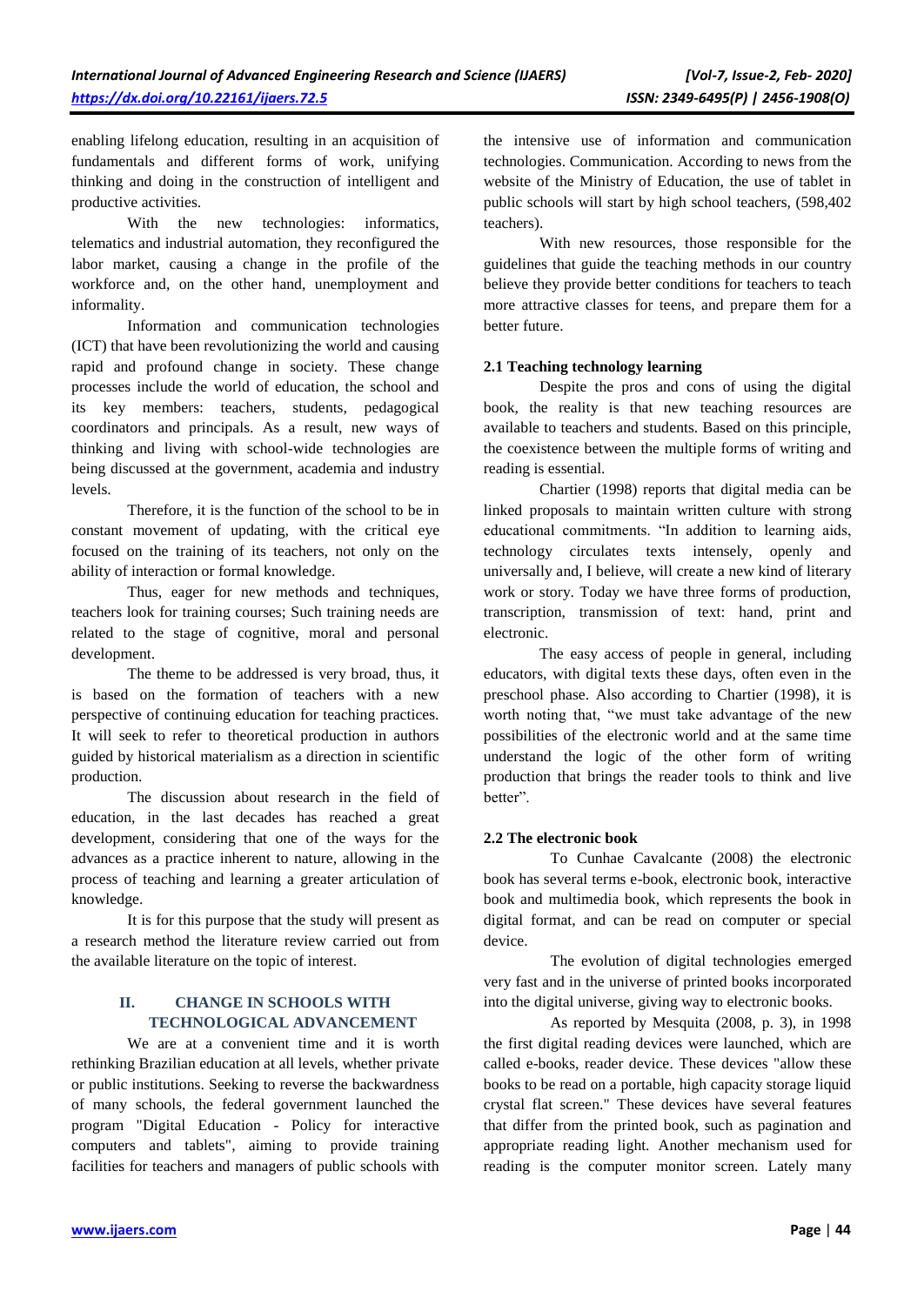people have downloaded books and read through the screen of their own computer or notebook.

According to philosopher Lévy (2003, p. 11), "the reader of a book or paper article is confronted with a physical object about which a certain version of the text is fully manifest". As the digital text does not have radically visible borders, but possibilities to mix, cross, gather texts that are inscribed in the same memory.

The printed book also has a concrete space of information. However the digital book beyond the paper economy ensures agility regarding content updating. Not to mention that the hypertext and interactivity contained in this format allows navigation in any direction, opening new personalized horizons of reading and interaction.

According to Fitzsimmonse Fitzsimmons (2011), the internet provides powerful tools for many educators. Children who studied at home were rather limited by the walls of these houses. They had pencils, paper and textbooks and little else, except perhaps for an occasional local study trip. The internet has put the world at the fingertips of these young people, they can make virtual trips to foreign lands, interact with others and access the latest information on advances in any field of study or interest.

#### **2.3 Digital Book Reader –***Tablet*

Since the Gutenberg Bible, which marked the beginning of mass production of printed books in the fifteenth century, and the arrival of desktop publishing in the 1980s, the publishing market had not undergone a transformation like now with the emergence of tablets. The launch of the first iPad in mid-2010 marked the beginning of this new era. The Apple tablet was not the first to be invented, but it was responsible for popularization and was imitated outside the world.

E-readers (digital book readers) have been around for over a decade, with the sole function of displaying static, black-screen and bank texts, but a positive factor of e-readers is that it allows them to add At the same time, being able to read, view images and hear sounds. These devices have an audio reading system for electronic text, which allows people with accessibility to understand the text in the case of poor vision, tired eyesight or completely sightlessness.

The tablet as a device for reading digital books and magazines stands out with its color, touch-sensitive screen, brightness control and interactive graphics capabilities for readers.

#### **2.4 Advantages and disadvantages**

Tablets are similar to laptops, use a pen for input, are mobile can take note, draw directly on the screen, can convert handwriting to text, this is a breakthrough compared to the laptop. The student can take to a class in the field. Holds and stores multiple books is lighter and less spacious, its battery lasts approximately 10 hours (triple a notebook).

Disadvantage, it has no CD or DVD player, has a space limit and cannot be modified, does not support heavy software tasks, and for some readers, the small screen reading becomes tiresome.

Even with these small obstacles, school tasks have become more fun, fun and practical with the support of a tablet. With a few clicks, students will have access to the required content and a plethora of extra content at any time, no longer having to travel to the computer lab.

## **2.5 Technology in the classroom**

With the change in teaching materials, students' skills will change as well, students of the future will be creative people. At the same time, they will be able to concentrate more, for that it will be necessary to balance both aspects: the immensity of available information, collaboration and contacts, with the capacity of planning, project execution, mental discipline and concentration.

According to Moran (2013) and Bacich; Tanzi Neto; Trevisani(2017), they agree that teachers can use technologies in their disciplines or areas of activity, encouraging students to be producers and not just recipients. They can make content available in virtual learning environments to feel free from the monotonous, repetitive, tiring, and unproductive task of speaking and writing the same subjects for different classes and focusing on more creative and stimulating activities such as mentoring. , ask questions, deepen the basic information acquired and contextualize it. The technologies that unleash the most repetitive tasks, thus allowing concentration on the most creative, productive and stimulating activities.

## **III. DISCUSSION ON TECHNOLOGICAL CHANGE IN EDUCATION**

School management and pedagogical coordination should ensure that teachers know how to deal with technology, and management should also be prepared for possible questioning from students' parents.

Planning is not only valid for this purpose, but for any other decision making in the individual's life or within an organization. To achieve the goals it is necessary to set goals and pass the information to all involved correctly.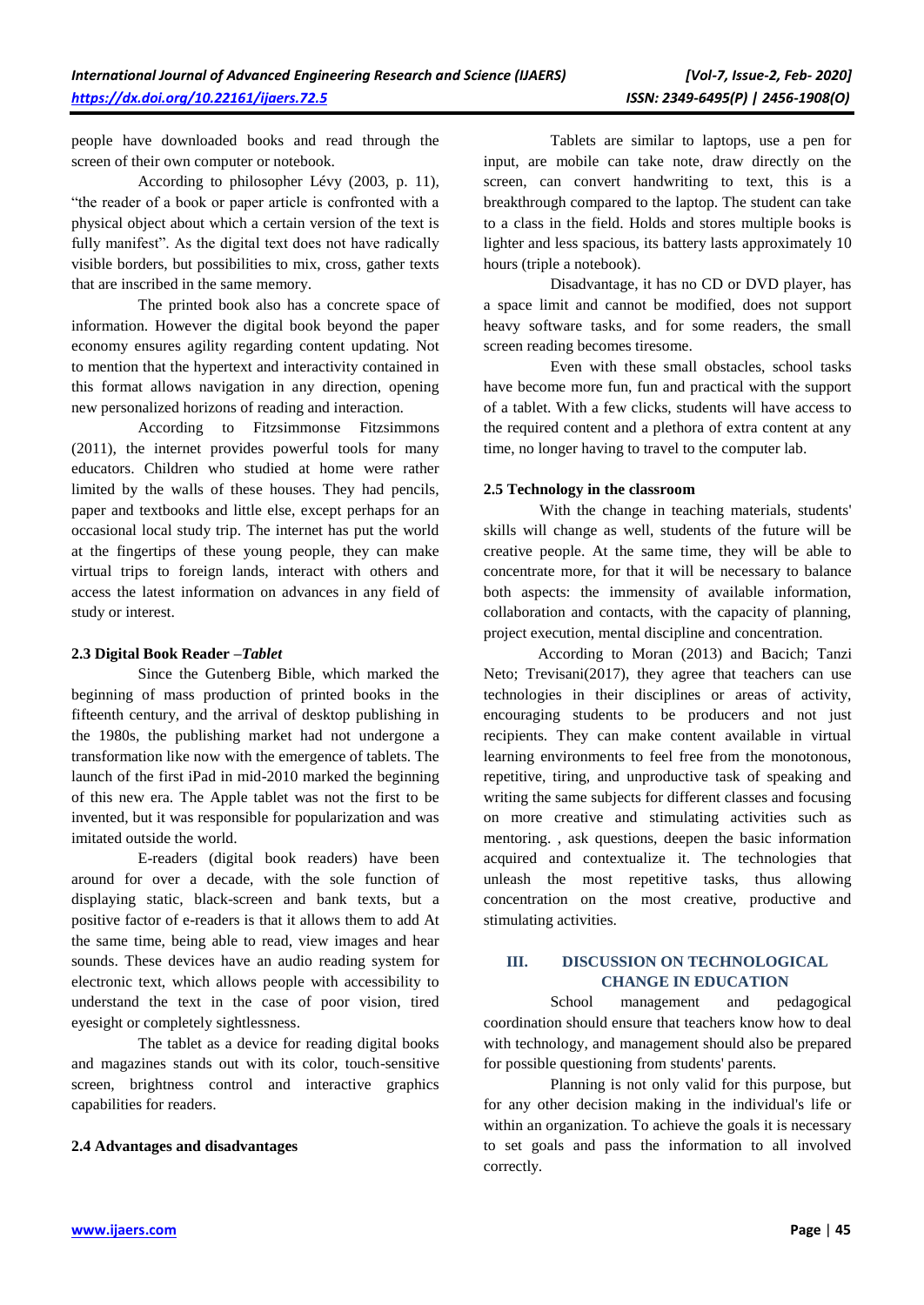According to Las Casas (2019), a vision must be established, that is, an image that the institution hopes to project in the classroom. It can start from a goal setting to be pursued. A vision to achieve optimal student performance, quality learning and understanding of the subjects given.

Tablet versus Printed Book, change often generates insecurity or resistance on the part of those involved, migration should not only be done to save paper and minimize the weight in the students' backpack. Students need to realize the importance of change and the potential of this technology in the method of pedagogical improvement. For this reason, it is essential to elaborate a pedagogical plan that captures students' attention that makes them think, question, discover new ways to study with satisfaction, considering that this tool is part of their generation and is common in their daily lives.

Follow-up is necessary so that students do not lose the main focus and purpose of the equipment.

Dispersion, when using a platform with so many audiovisuals, the student may lose focus of activities. To avoid such situation the ideal is that the teacher clearly sets the objectives to be followed by the students, a pedagogical plan that holds the student's attention.

Also according to Las Casas (2019), an institution or organization is made by people, so nothing more obvious than to implement the process through communication. The first head to make is that of top management. There is also a need for involvement at all levels. One should be concerned with the dissemination of processes within the institution.

As Corrêa (2008) reports the evolution of information technology, the physical book will no longer be sent quickly so that it reaches the deadline, reliably and in good condition, has not been substantially altered by the most contemporary information and telecommunications technologies. More why send the book physically? You can send the information-intensive content of the book and you can travel optical cables at lightning speed and at very low cost. He further states that the market for being information intensive is bound to be substantially changed in the near future.

## **3.1 Influence of the tablet in the classroom and aspects of improving subject understanding**

To evaluate the aspects of performance within the classroom regarding the service applied in teaching and learning, so that it has more meaning, according to Corrêae Corrêa (2017), it is important to observe the relevant items:

- ➢ **Access**: Ease of access. The student through technology, has the practicality to acquire knowledge and keep in touch with a universe of information, ie the world is at your fingertips.
- ➢ **Speed**: Speed to start the service. Bringing this situation to the world of technology the student will have their doubts answered in record time, even without the help of the master.
- ➢ **Consistency**: Degree of absence of variability between specification and service delivery. In the universe of the technological world there is a wide diversity of information so it is advisable to evaluate the stability, reliability of the source to be consulted.
- ➢ **Competence**: Degree of technical capacity of the organization to provide the service. In this case we visualize the figure of the institution that, when hiring the master to perform his function, was concerned to bring into the classroom a qualified teacher to clarify, assist, guide and resolve the doubts of students with competence and security of their knowledge.
- ➢ **Service**: Degree of attention given by the contact staff, willingness to understand and assist the customer. Degree of friendliness, education and courtesy of the customer contact staff.

The management of the institution must be attentive to the care of students and parents and the public in general, quality care is something that consolidates the brand of the institution, makes everyone look kindly, generated praise, crucial point for the success of an institution or organization.

➢ **Flexibility**: Degree of ability to change the service package to fit the customer's expectation / desire.

The institution must always be alert to what is happening in its midst, or better in the world. The institution must be ready for new challenges and paradigm shifts. This is what is currently happening with the change of educational material from print to digital, public and private institutions must train their masters to meet the new generation, with an attractive and innovative pedagogical plan.

➢ **Security**: Level of personal or good security of the customer who passes through the service. With regard to physical safety, the institution must ensure and inspect in advance any spaces or equipment that may cause accidents to the members of the institution and the general public. In terms of classroom service to students using technology. It is up to the direction of the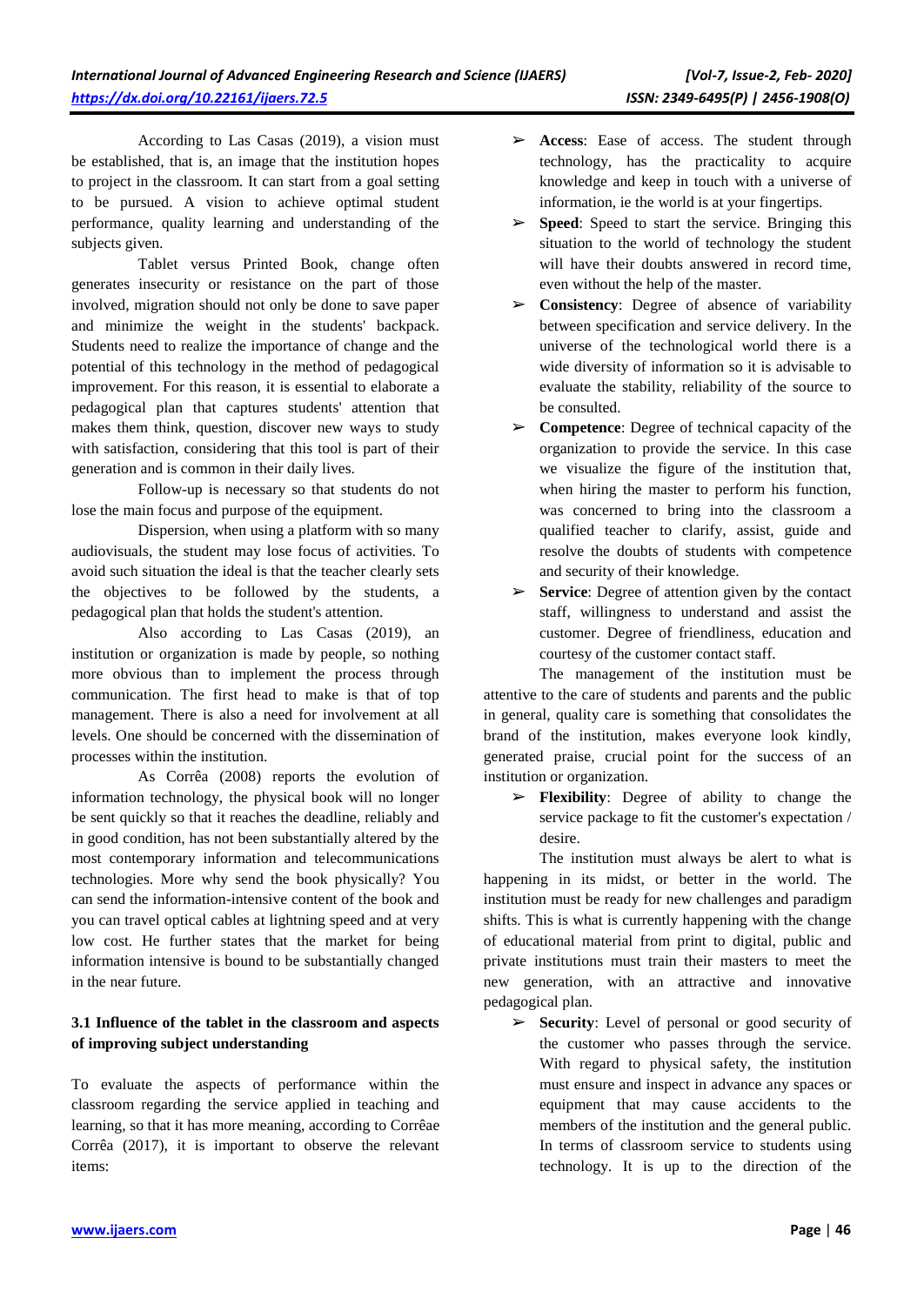institution together with the teachers to plan, determine, delimit what should and should not be researched on the Internet, without impairing the smooth progress of students' teaching and learning.

➢ **Cost**: Cost to the customer of being a customer. Includes the price, but may include additional costs, such as the cost of access to the process.

The number of schools using tablets should increase considerably and in rapid steps after that. This is what private institutions expect, help with their investments by the government. "

- ➢ **Integrity**: Honesty, sincerity and fairness with which the customer service is treated. As a service provider, its mission is to treat all citizens with respect, transparency and honesty.
- ➢ **Communication**: The ability of the service provider to communicate with the customer in a desirable way (intelligible, of adequate frequency and richness).
- ➢ **Cleanliness**: Tidiness and tidiness of service facilities.
- ➢ **Comfort**: Level of comfort offered by the service facilities.

Since staff and students spend much of their time in a classroom or other part of the establishment, it is no fairer for this institution to provide a comfortable and safe environment.

➢ **Quality of goods:** Quality of specification, conformity, durability and reliability of material goods that are part of the value delivered package (level of specifications itself): aesthetics, among others.

To Slack (2015), in the organization or institution, the main thing is the power to change the form of competition and, therefore, to change the priority of performance goals. Such changes may be triggered by the movements of competitors or the need imposed on society. Performance objectives are seen as fundamental points for the improvement of the services provided and, consequently, the achievement of greater competitiveness by the institution.

Know how to listen, respect the opinion of others and know how to argue to reach consensus when the points of view differ.

➢ **Cost**: Advantage in cost do more for less.

In everyday life it is necessary to know how to negotiate, know the product or services to make the best decision without prejudice.

Performance objectives should be pursued by prioritizing the specific needs of the institution's client groups (students) and the actions of competitors.

To Slack; Chambers; Johnston(2015), the content of the strategy is the set of policies, plan and behavior that the institution will have to follow. This strategy is about prioritizing your performance goals, project decisions, planning and control decisions.

### **3.2 Paperless Future School**

It is important to report that countries like South Korea have one of the best education systems in the world. South Korea has succeeded in launching education based on extrinsic models (which happens when you do something because you get something in return, such as money, or because you have to do it, for example, when you have to study for an exam).

The South Korean government invests 5% of GDP in education and parents of students invest up to 20% of family income in the education of their children. The early years of primary school are a priority, a law allocates much of the resources to this stage.

Teachers are evaluated and valued, the average salary of teachers of basic education is approximately \$ 10,000. The workload, students spend on average eight hours in school. The system encourages students to seek first place and perfection.

At the moment, the digital transformation of Korean education is unprecedented, not so much because of the lack of investment by other countries, but because of their educational model.

## **3.3 Textbook segment**

Textbooks make up the largest segment of the publishing market, accounting for more than 50% of the copies sold and revenues in the sector. Private demand accounts for approximately 30% of total market turnover and government purchases for around 20%. But in number of copies sold, the situation is reversed: the government market accounts for a third of demand, while the private market retains about 20% of the total.

The publishing segment focuses on four major publishers in the market, Grupo Abril (Ática and Scipione publishers), Santillana Group (Moderna publisher), Saraiva and FTD, these publishers along with the government, stand out as the main agents this market. Other publishers, such as Positivo, Editora do Brasil, Edições SM and Editora IBEP-Nacional, also stand out.

PNLD(2019) (in millions of copies). The sale of textbooks is determined by the choice made by the teachers, who have decision-making autonomy over books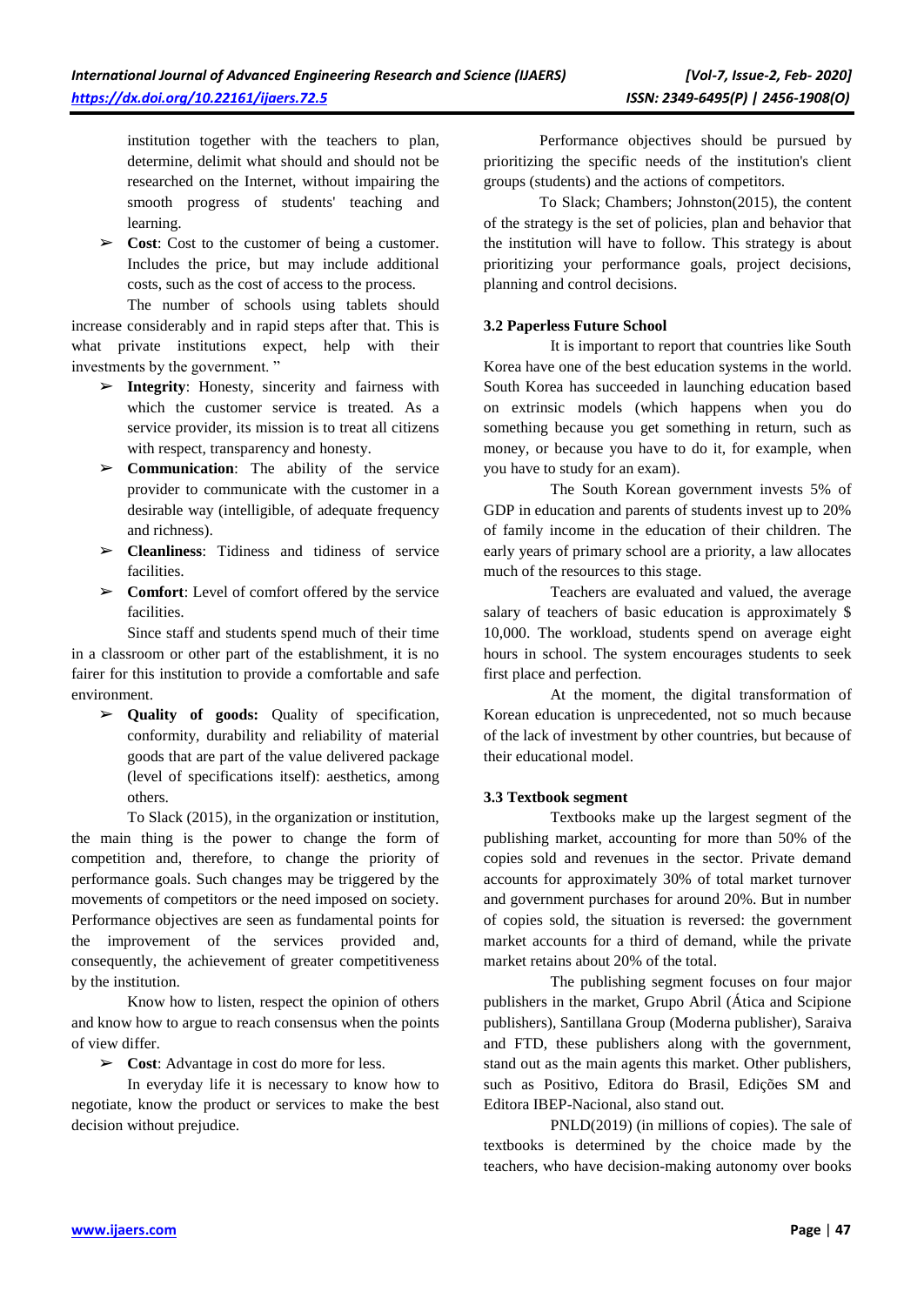to be adopted and used in the classroom for three years. These sales become the main focus of attention among publishers, their market reference, especially government purchases. After the publication of the results of the works selected by the Ministry of Education (MEC), Secretariat of Basic Education (SEB) in conjunction with the National Fund for the Development of Education (FNDE) is the moment of great investment by publishers, for the dissemination of his large-scale national books (Painting 1).

| Teaching stage                                   | <b>Benefited</b><br><b>Schools</b> | Benefited students | Total copies | Acquisition value    |
|--------------------------------------------------|------------------------------------|--------------------|--------------|----------------------|
| Child Education                                  | 74.409                             | 5.448.222          | 646.795      | R\$ 9.826.136,60     |
| of<br>Years<br>Early<br><b>Elementary School</b> | 92.467                             | 12.189.389         | 80.092.370   | R\$ 15.852.107,23    |
| of<br>Final<br>Years<br><b>Elementary School</b> | 48.529                             | 10.578.243         | 24.523.891   | R\$ 24.516.830,94    |
| High school                                      | 20.229                             | 6.962.045          | 20.835.977   | R\$ 51.830.577,40    |
| Grand total                                      | 147.857                            | 35.177.899         | 126.099.033  | R\$ 1.102.025.652,17 |

*Painting1 - Government sale of the textbook*

Source - National Education Development Fund Website(2019)

With complementary content and applications that add usefulness to the teaching and learning potential offered in textbooks. Among other services that publishers offer.

### **3.4 The book and innovation**

Digital books, one of the objectives of this work was to seek to identify their presence and trajectory in parallel to the printed book, a support that constitutes their innovation resulting from technological development. The advancement of digital technology has facilitated the creation of digital content and its various reading media (ereaders, tablets, notebooks, smarphones etc.).

In the scientific, technical and professional books segment, the market is very fertile for the growth of digital book consumption, due to the greater feasibility of merging the use of e-readers and other digital content reading media among its consumers. In the editorial segment of the textbook, innovations are inserted by demand, by market need. Innovation is introduced as supplementary support services for teachers and students, making it largely possible through the growth of technology, which allows, in this case, the use of the internet as a platform for offering these services.

#### **3.5 Digital Book**

The technology of producing printed books is widely known. The publishing industry is facing an innovation that changes the nature of its product and will impact, in various aspects, and in all activities of the production chain. Initially referred to as a digital book, or e-book, such innovation not only applies to the shift to a new way of presenting the content of print books, but to a radical change that will impact all processes of authoring, production, publishing, distribution. , consumption etc.

Publishers will continue to be managers and packers of content in the form of books - print and digital and services, capable of meeting the demands and needs of the market. At this early stage these new product still resembles a simple copy of the printed book, scanned and displayed on monitors of different types of equipment such as computers, e-readers and tables.

## **3.6 Copyright**

The first copyright law was Law No. 496 of August 1, 1,898, and the last update of copyright law was Law No. 9,610 of February 19, 1998, which consolidated copyright law. Where it states that the author has exclusive rights to the work with a term of up to seventy years after his death. It is observed that this law may be limited in view of the current universe of technological innovations.

When it comes to publications in electronic media, "the author has the right to authorize the reproduction of his work in any way he likes, including the Internet" (MARTINS FILHO, 1998). The great difficulty of copyright in this environment is the possibility of copying and dissemination without permission of the author, which would be a scam to copyright. This is what happened with printed books when they were fully xeroxed at universities.